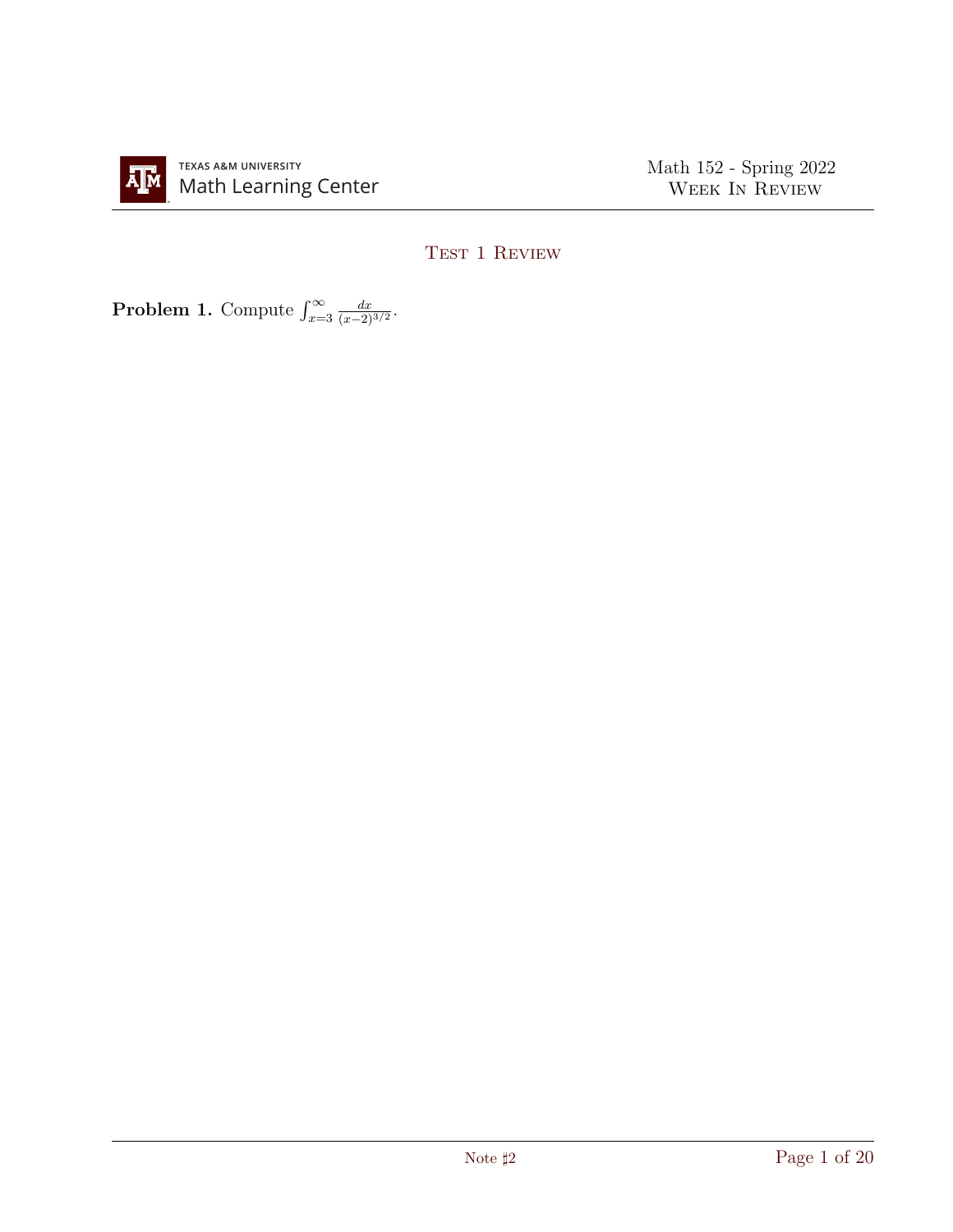**Problem 2.** Compute  $\int_{x=-\infty}^{0}$  $\frac{dx}{3-4x}$ .

 $dx$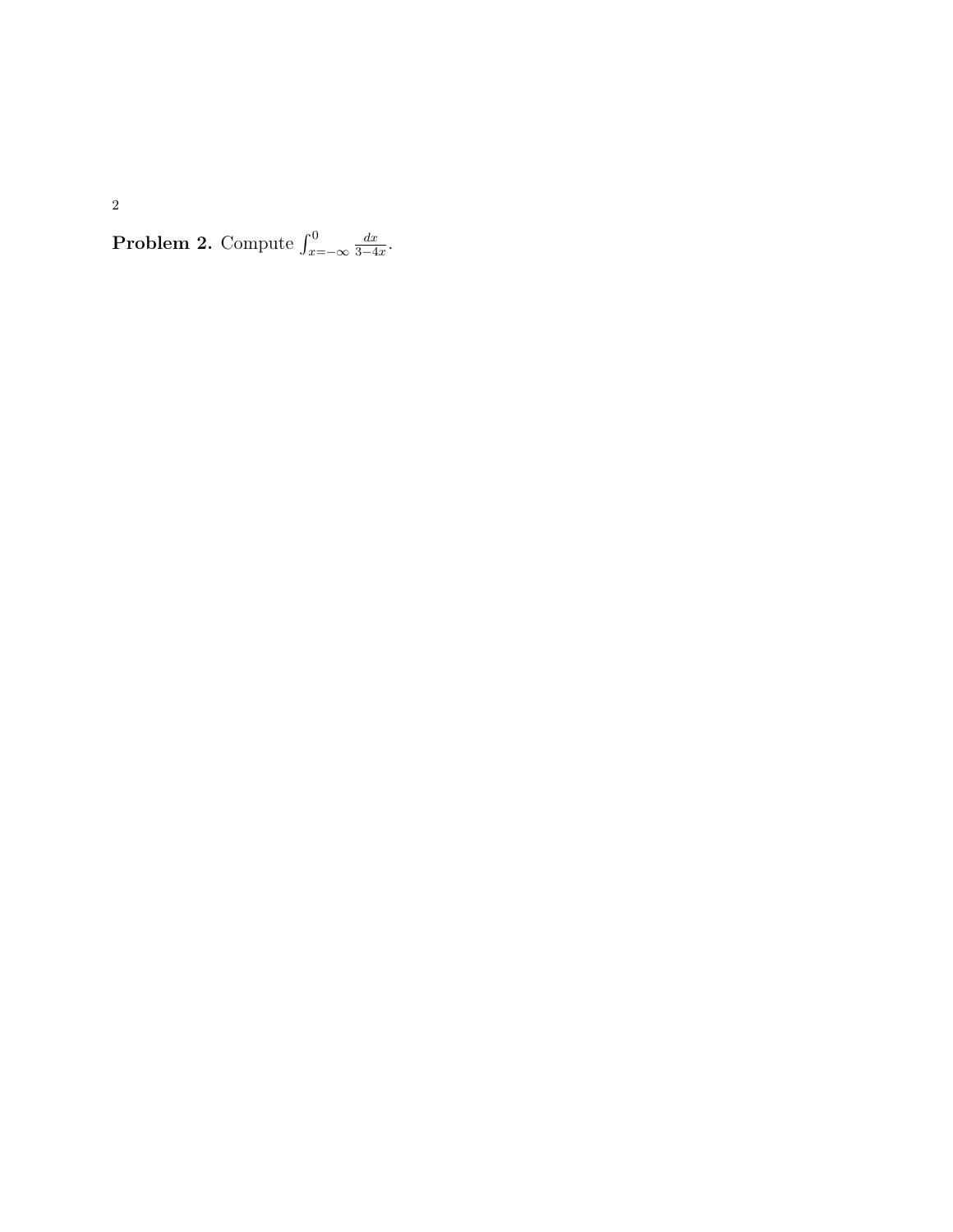**Problem 3.** Compute  $\int_{x=0}^{\infty} te^{-t}$ .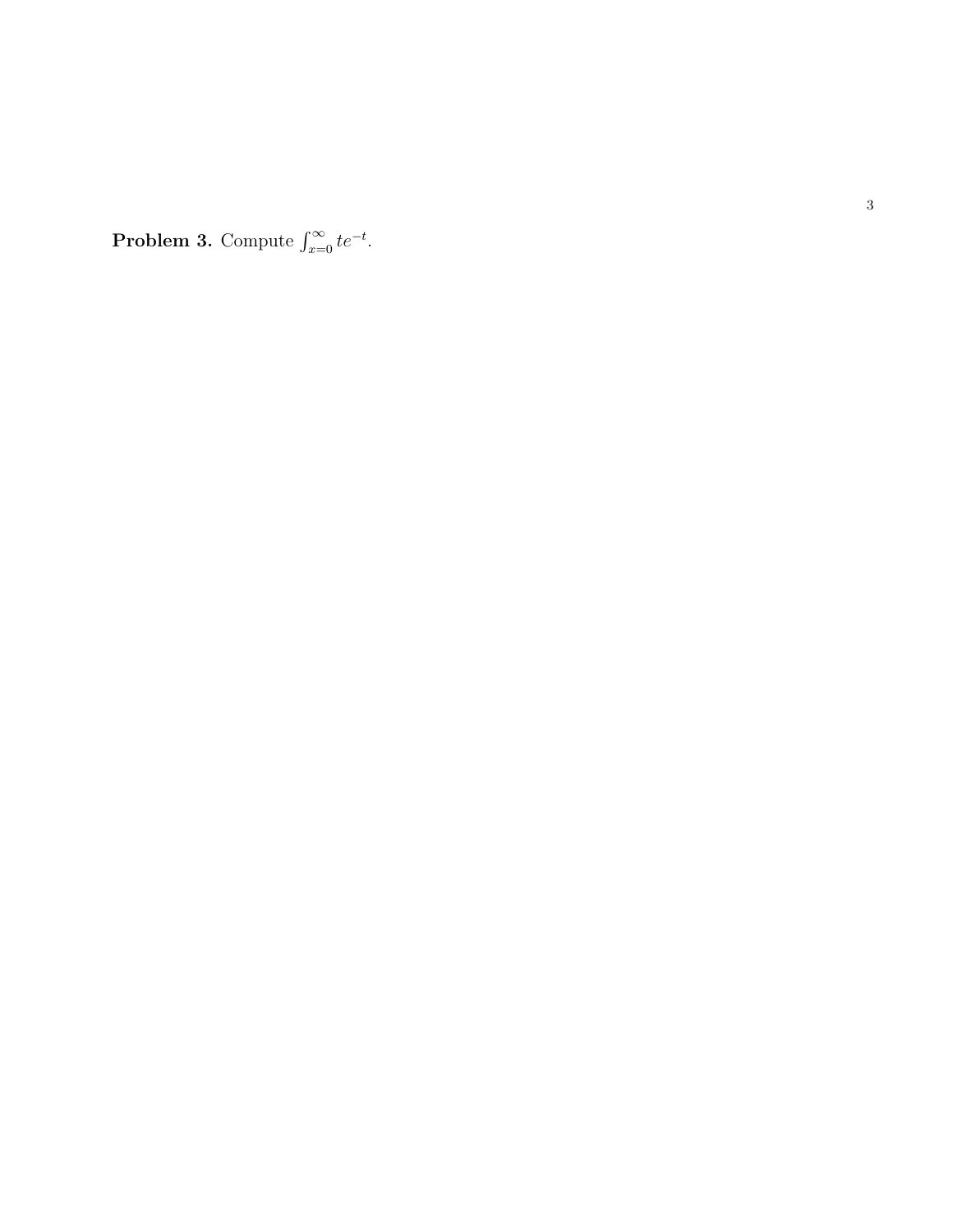**Problem 4.** Compute  $\int_{x=2}^{\infty}$  $dx$  $\frac{dx}{x^2+2x-3}$ .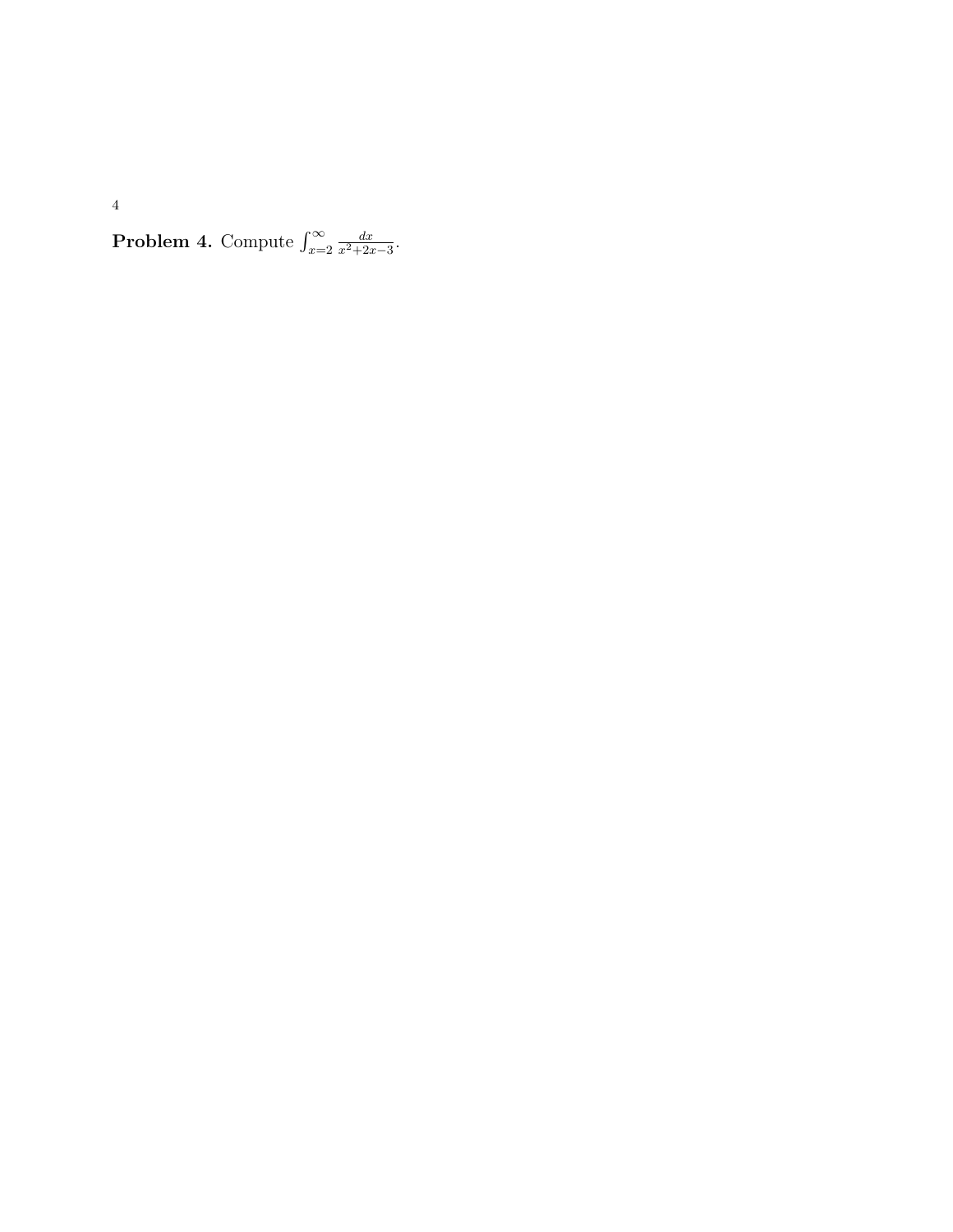**Problem 5.** What power does r need to be for the integral  $\int_{t=1}^{\infty}$ dt  $\frac{dt}{t^r}$  to converge?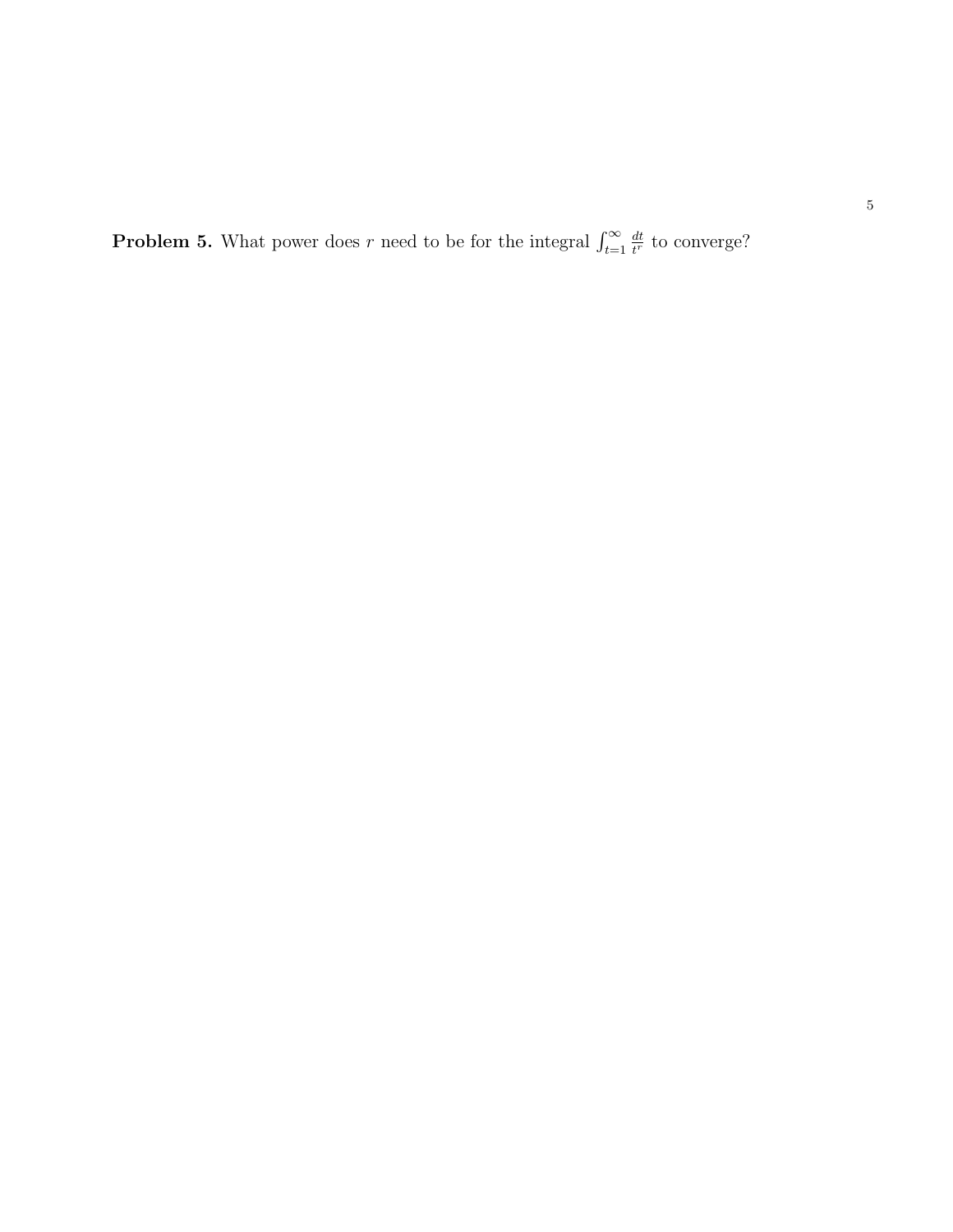**Problem 6.** What power does r need to be for the integral  $\int_{t=1}^{\infty}$  $\ln t dt$  $t^{\text{tdt}}$  to converge?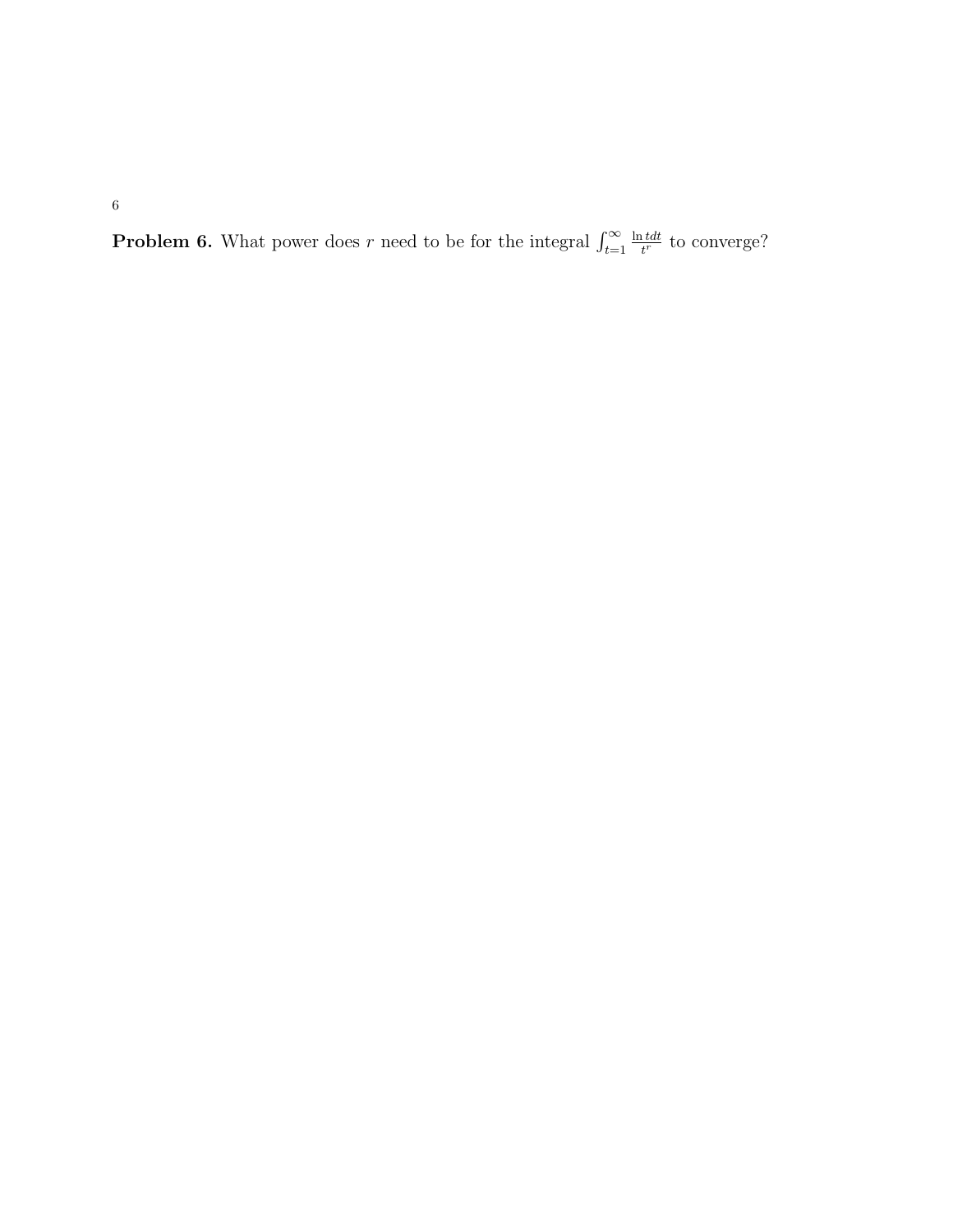**Problem 7.** Does the integral  $\int_{t=e}^{\infty}$ dt  $\frac{dt}{t(\ln t)^r}$  converge for any value of r?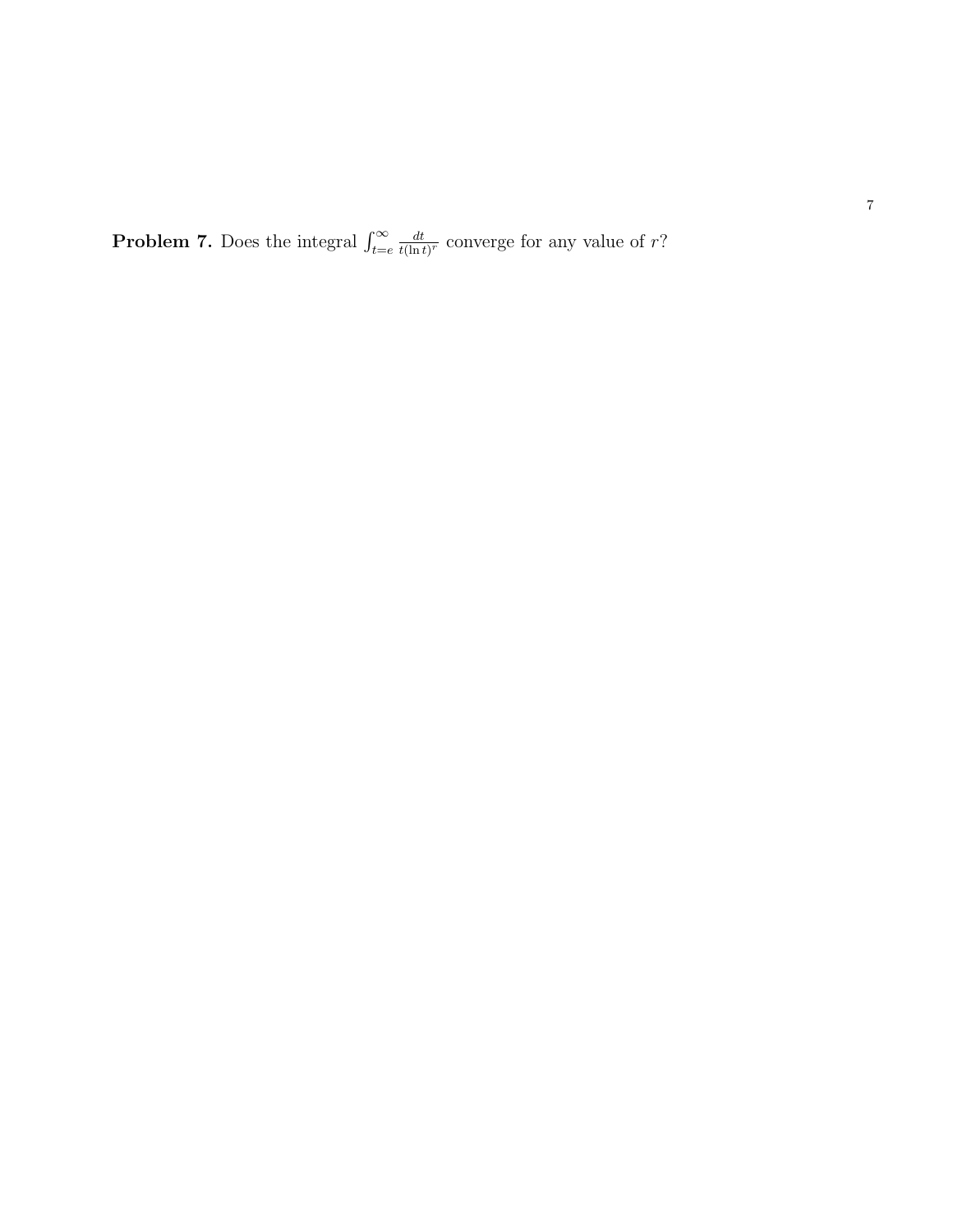**Problem 8.** Determine whether the integral  $\int_{t=1}^{\infty}$ dt  $\frac{dt}{t^2-1}$  converges.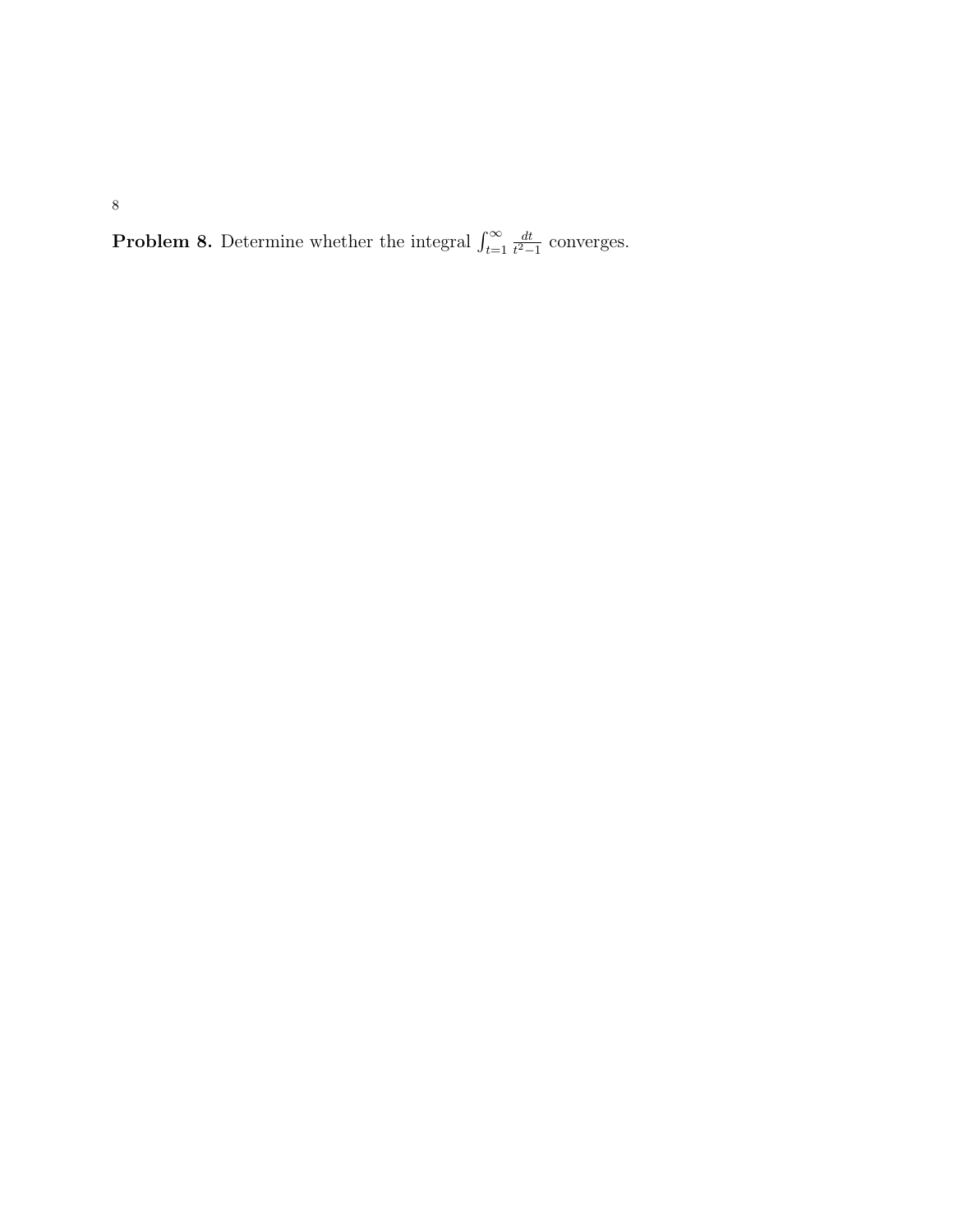**Problem 9.** Determine whether the integral  $\int_{t-1}^{\infty}$  $t=1$  $\frac{dt}{t+1}$  converges.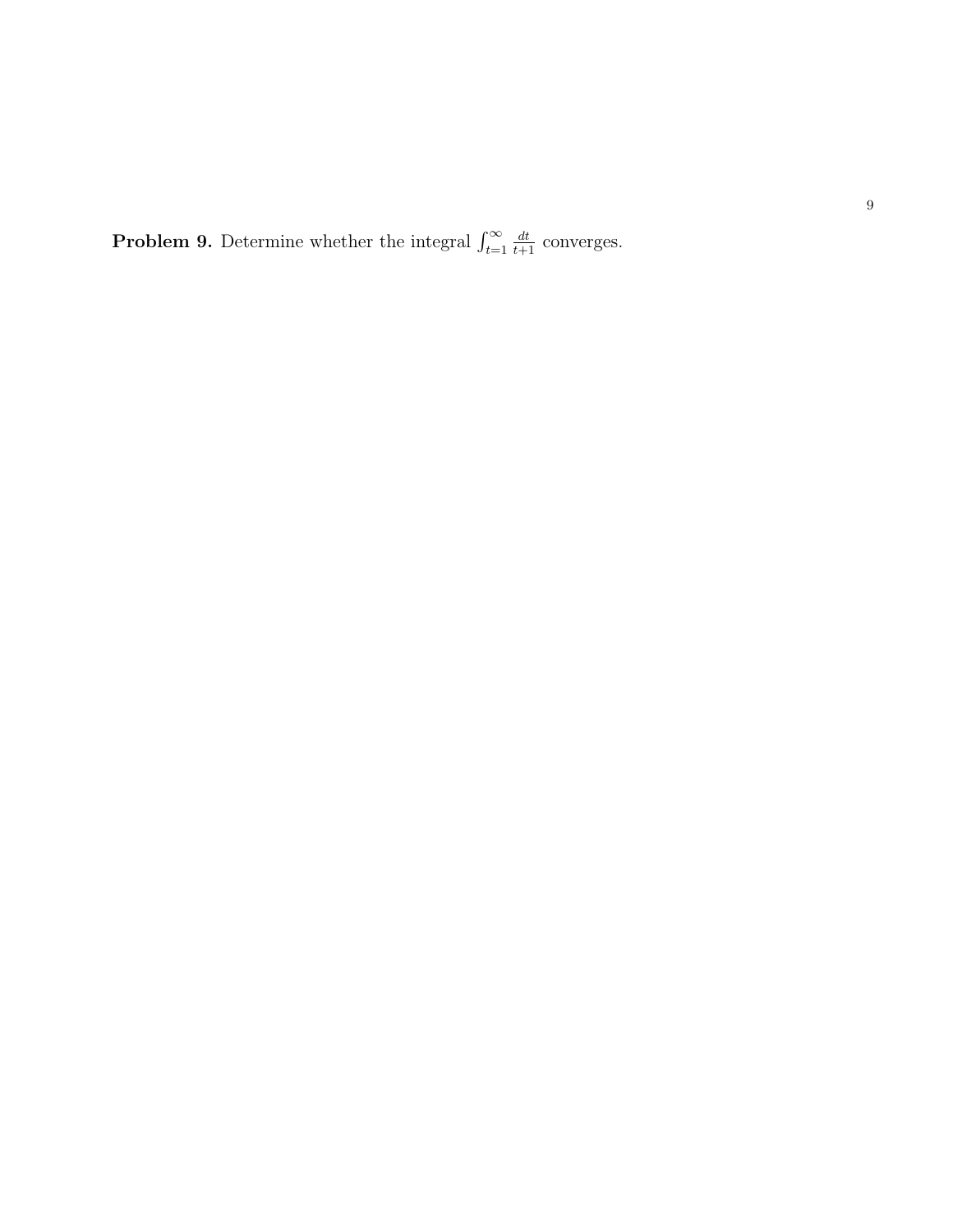**Problem 10.** Determine the values of r for which the integral  $\int_{t=0}^{\infty}$ dt  $\frac{dt}{t^r(t+1)}$  converges.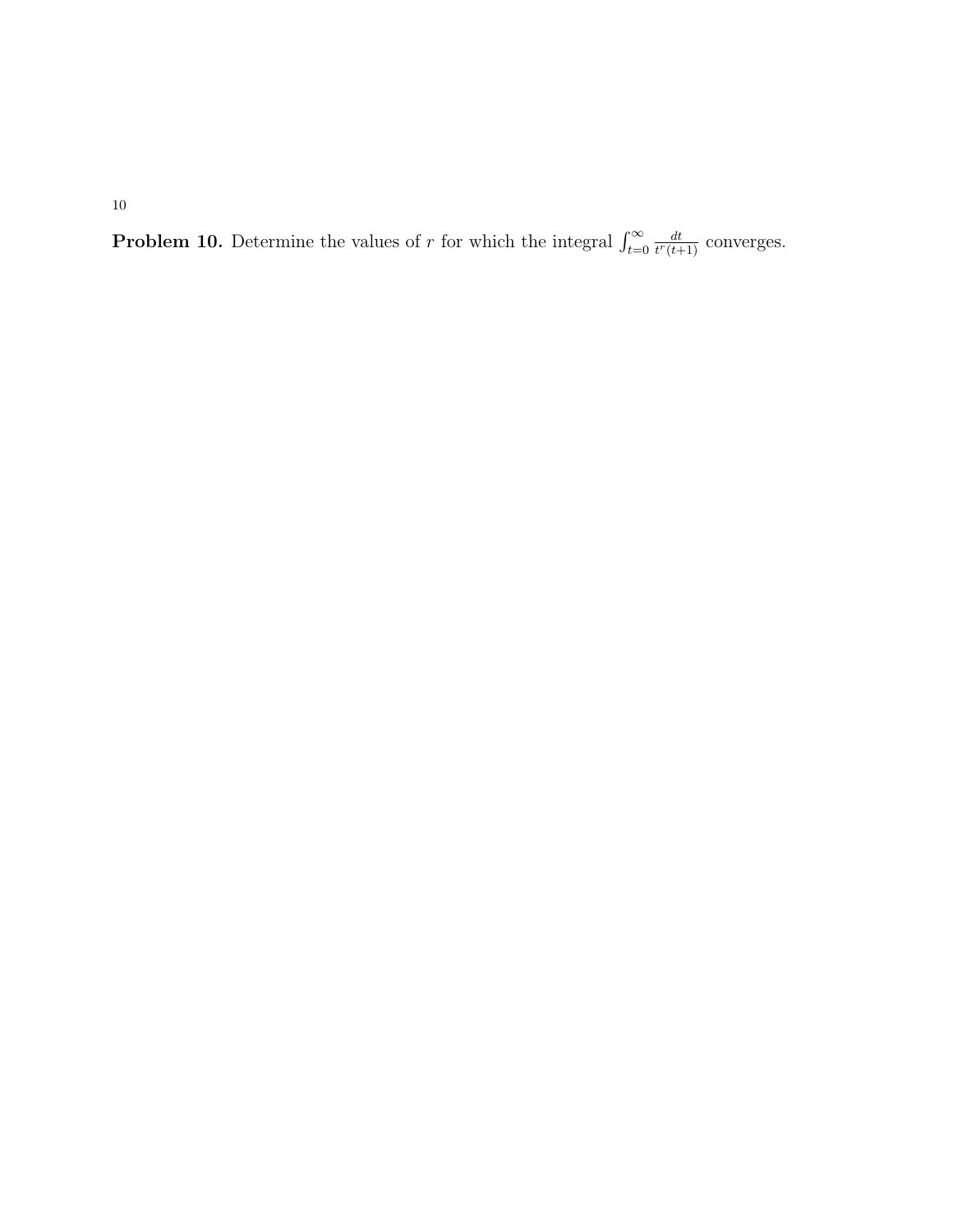Problem 11. Determine whether the following sequence converges. If it does, find its limit:  $a_k = \frac{3+5k^2}{k+k^2}$  $\frac{3+5k^2}{k+k^2}$ .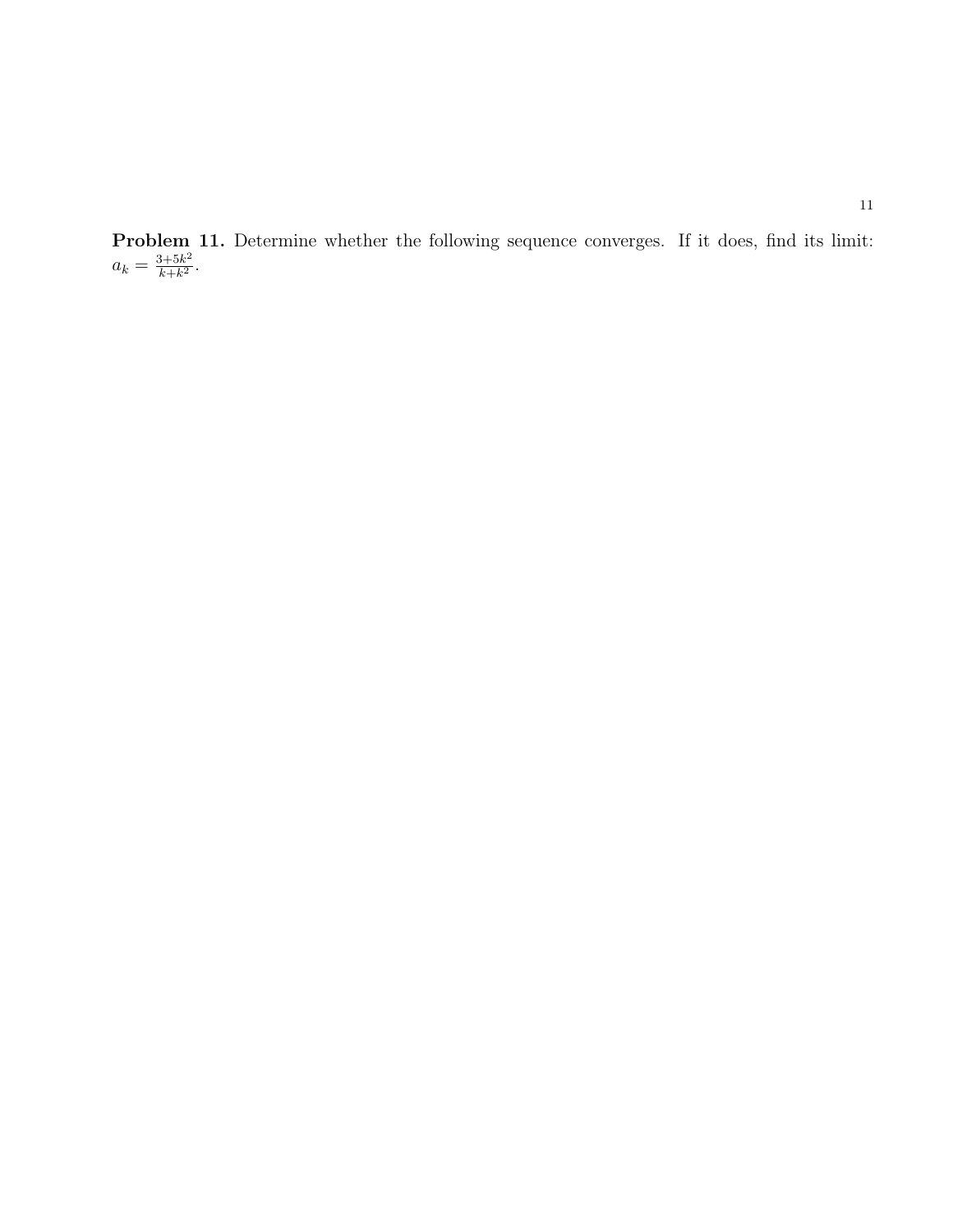Problem 12. Determine whether the following sequence converges. If it does, find its limit:  $a_k = \frac{3+5k^2}{k+k^2}$  $\frac{3+5k^2}{k+k^2}$ .

12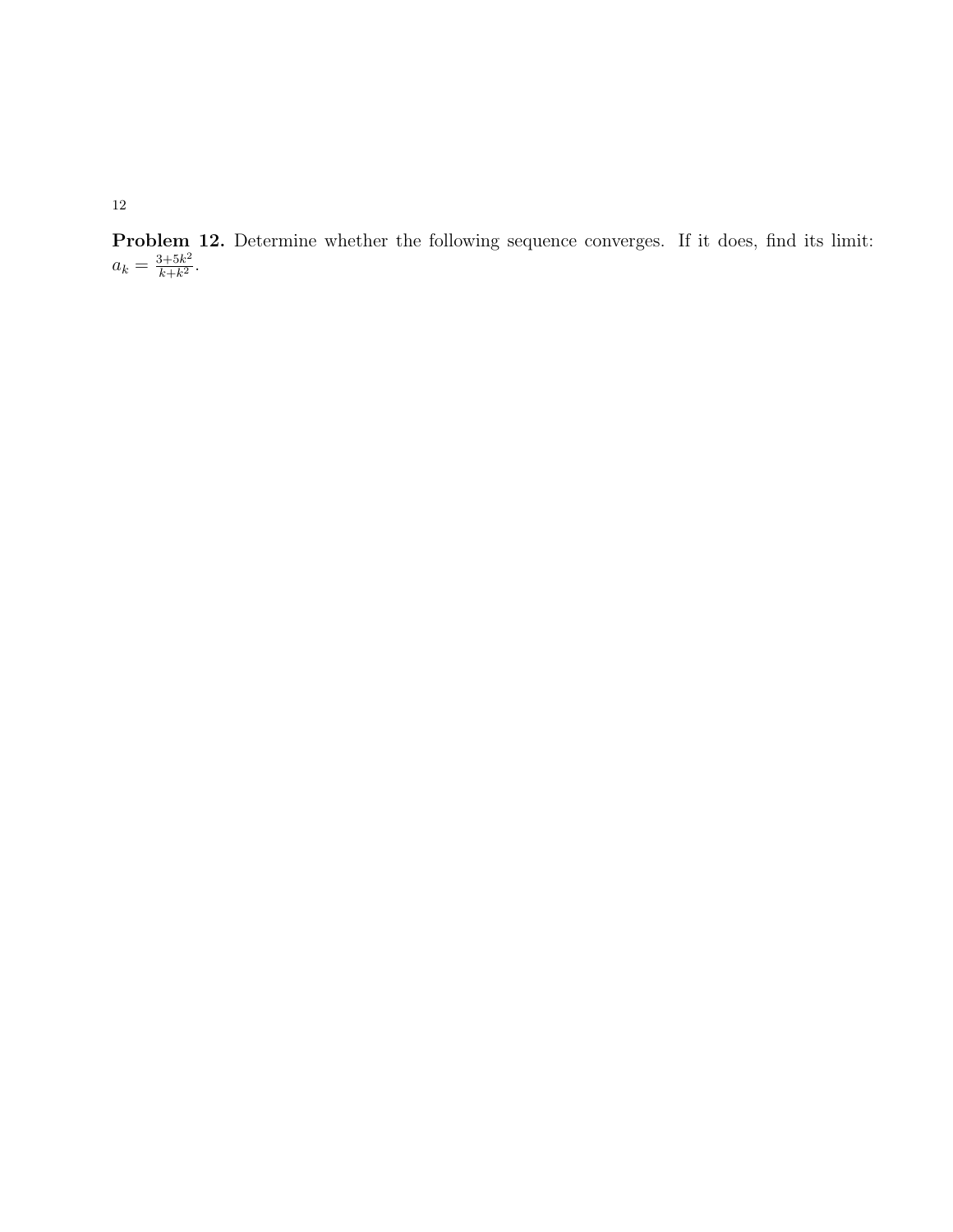Problem 13. Determine whether the following sequence converges. If it does, find its limit:  $a_k = \frac{3\sqrt{n}}{\sqrt{n+2}}.$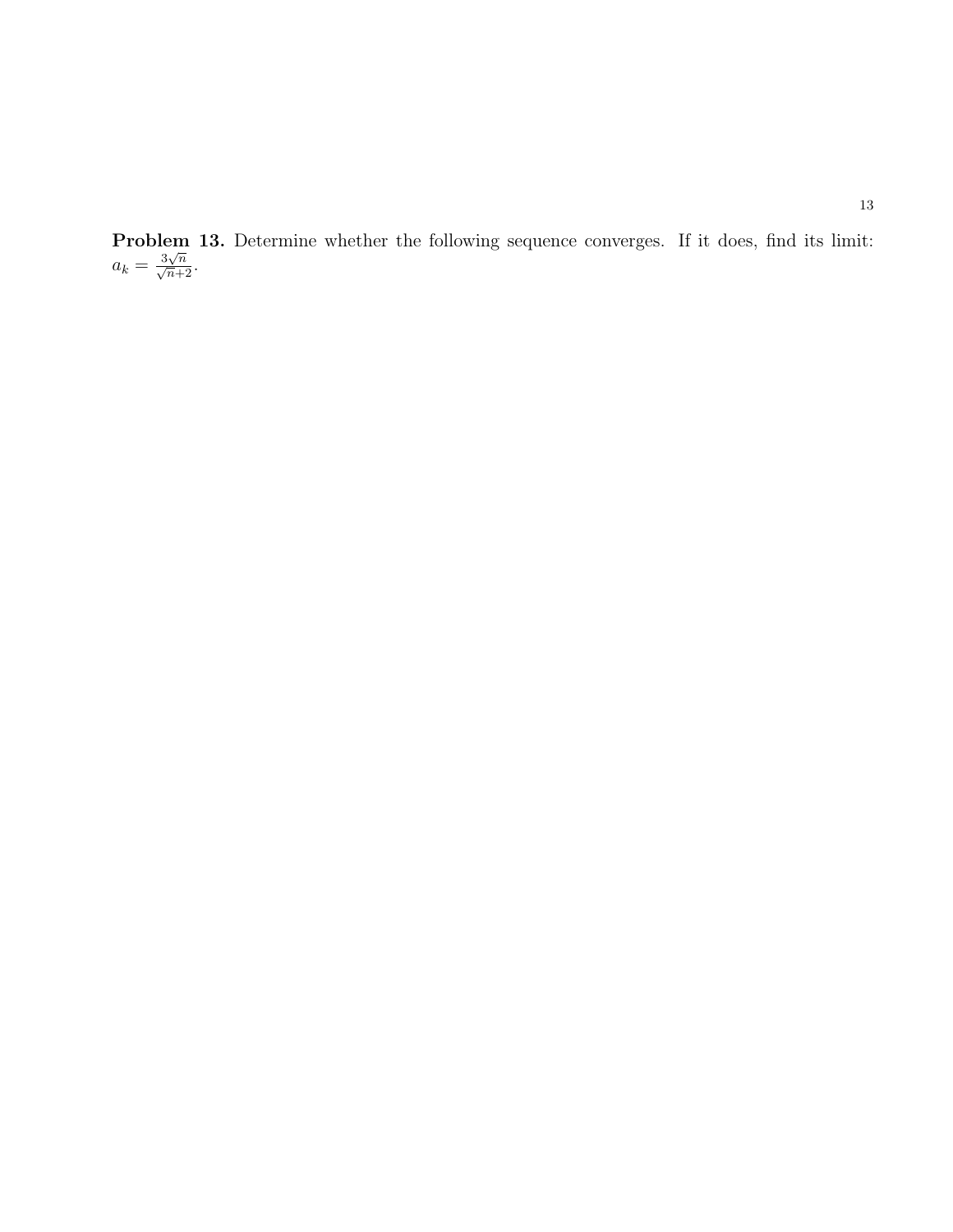Problem 14. Determine whether the following sequence converges. If it does, find its limit:  $a_k = \cos \frac{k\pi}{k+1}.$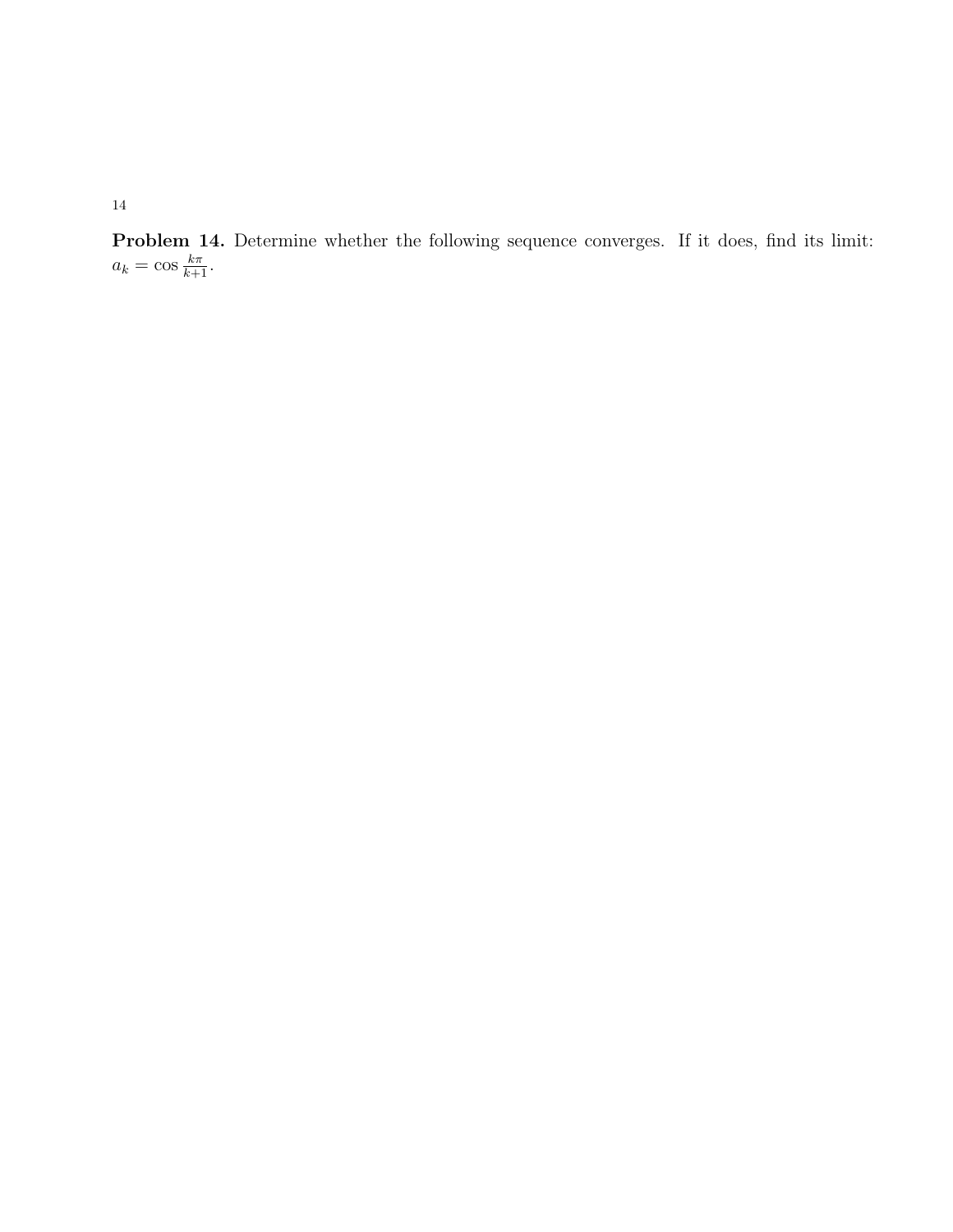Problem 15. Determine whether the following sequence converges. If it does, find its limit:  $a_k = f(\frac{1}{k})$  $(\frac{1}{k})$ . Here,  $f(x) = \begin{cases} x, & x \leq 0 \\ 1, & x \leq x \end{cases}$  $1+x$ ,  $0 < x$ .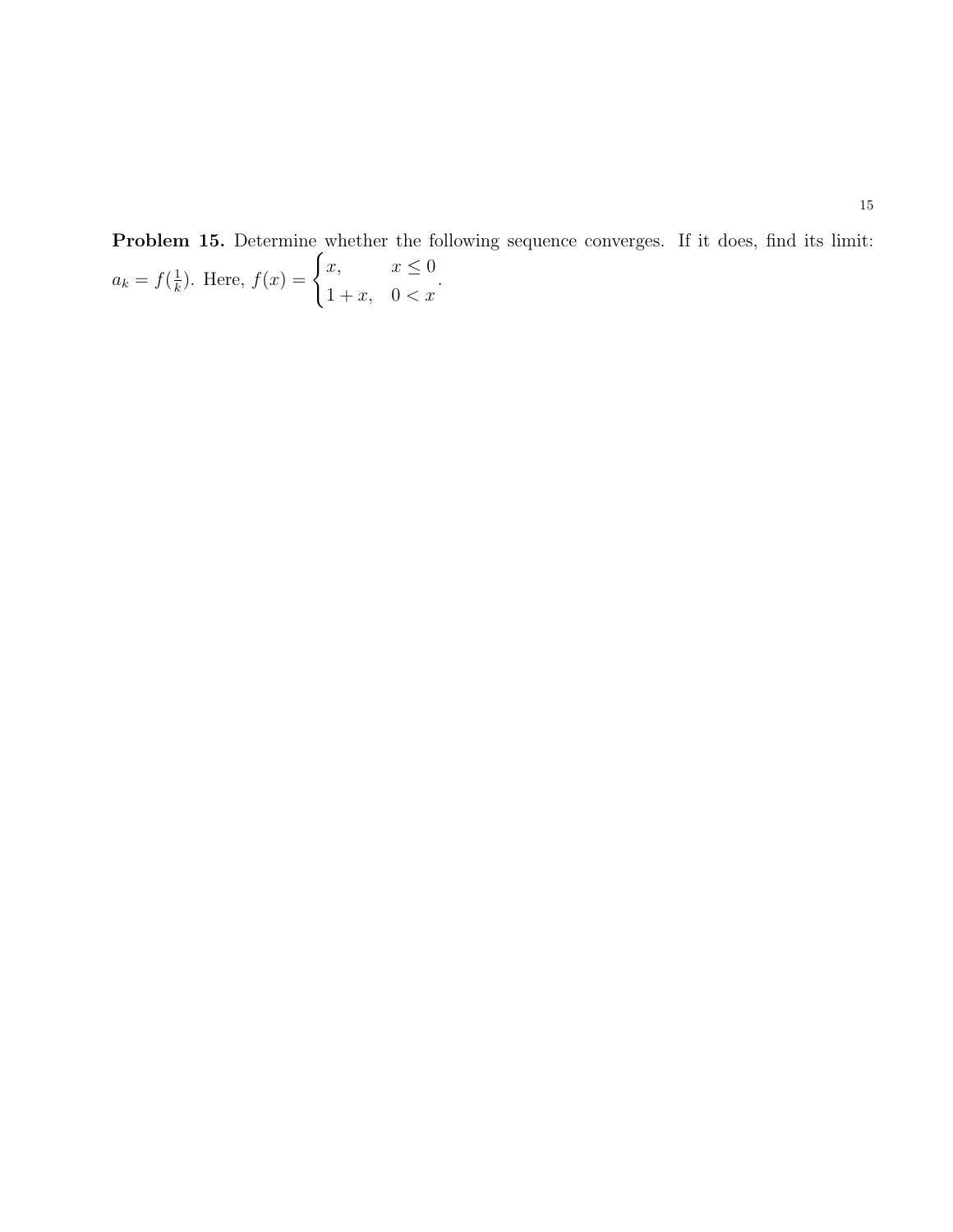Problem 16. Determine whether the following sequence converges. If it does, find its limit:  $a_k = f(\frac{(-1)^k}{k})$  $(\frac{1}{k})^k$ ). Here,  $f(x) = \begin{cases} x, & x \leq 0 \\ 1, & x > 0 \end{cases}$  $1+x$ ,  $0 < x$ .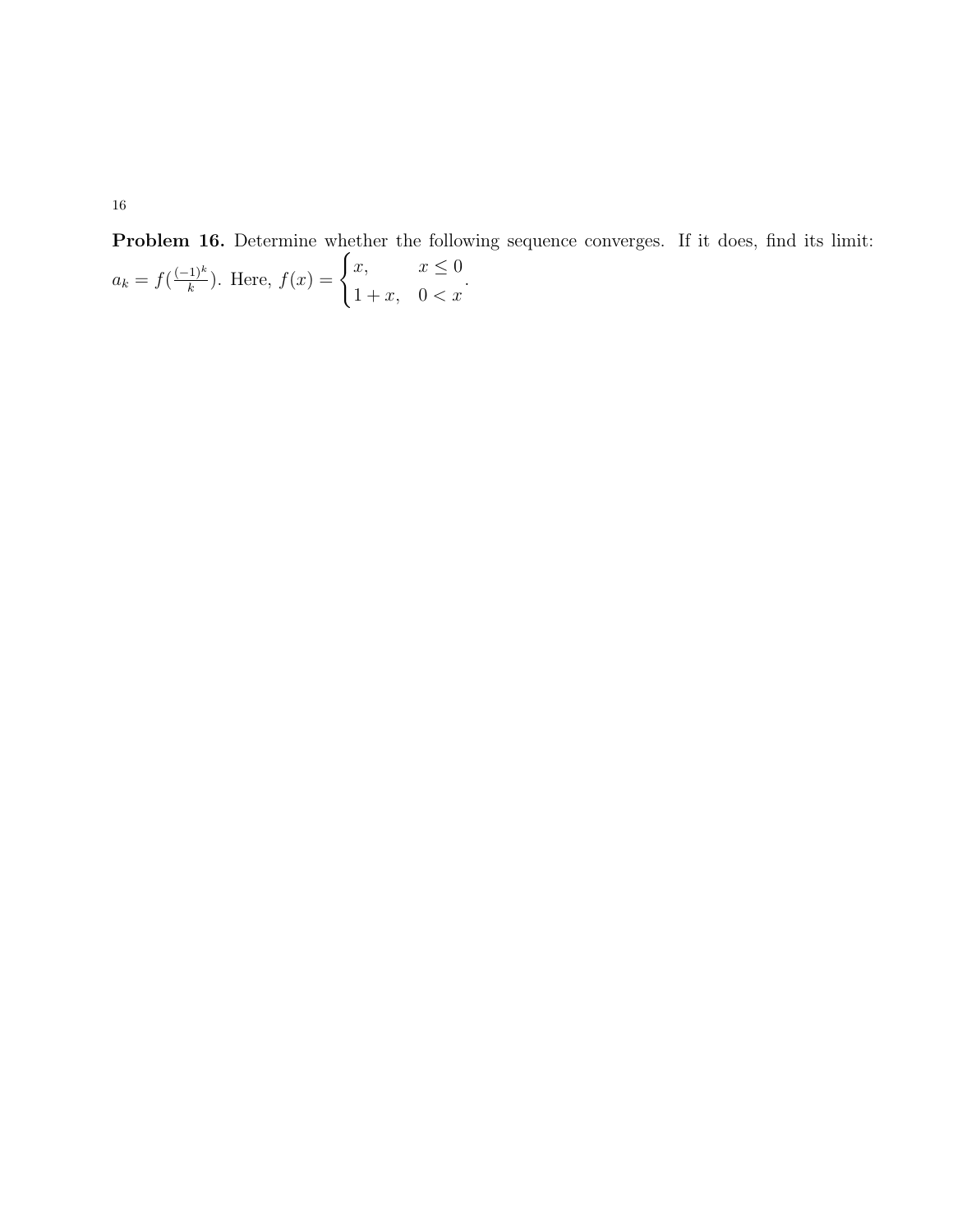Problem 17. Determine whether the following sequence converges. If it does, find its limit:  $a_k = \ln(k + 1) - \ln(k)$ .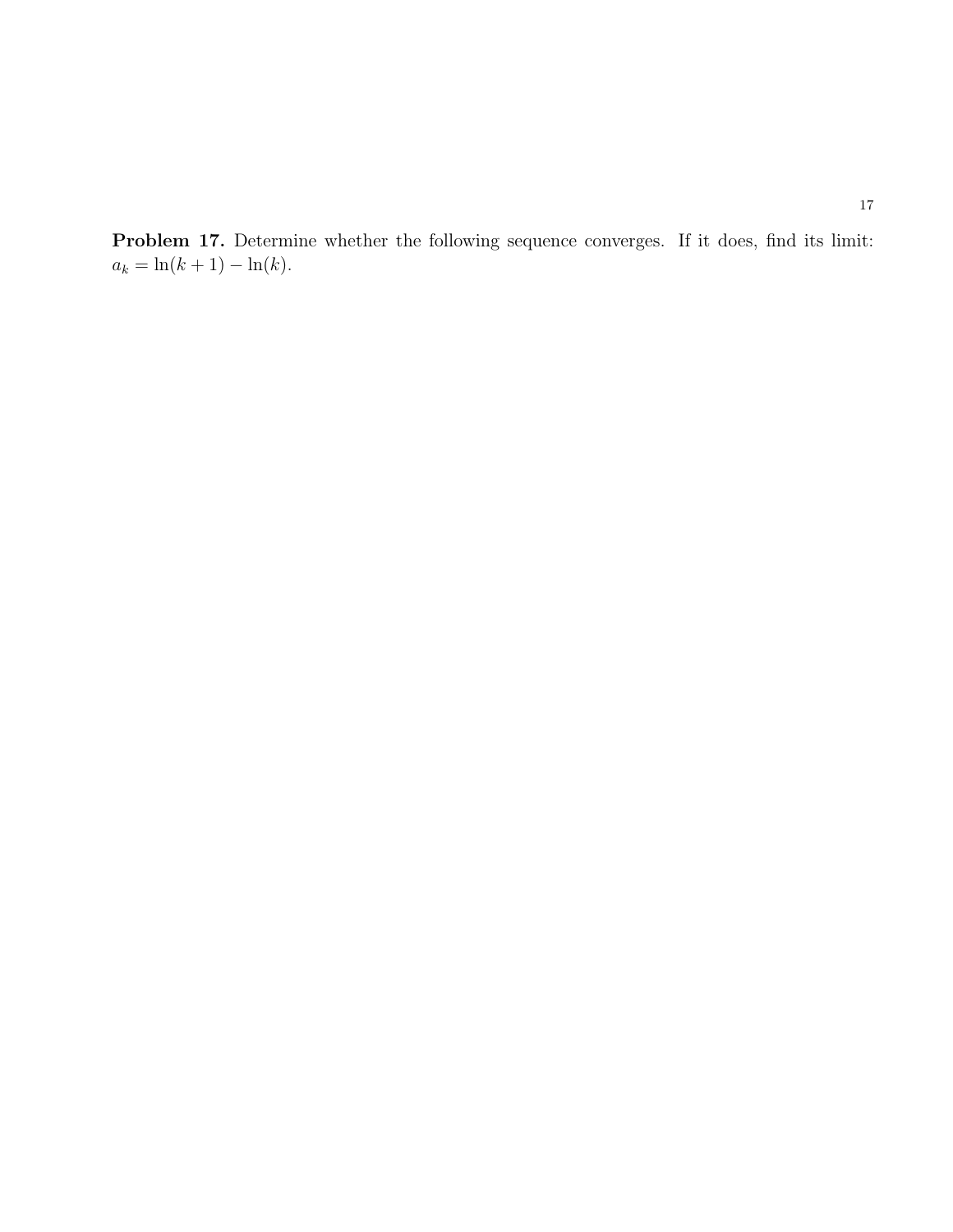Problem 18. Determine whether the following sequence converges. If it does, find its limit:  $a_k =$ µe  $k+1-$ √ k.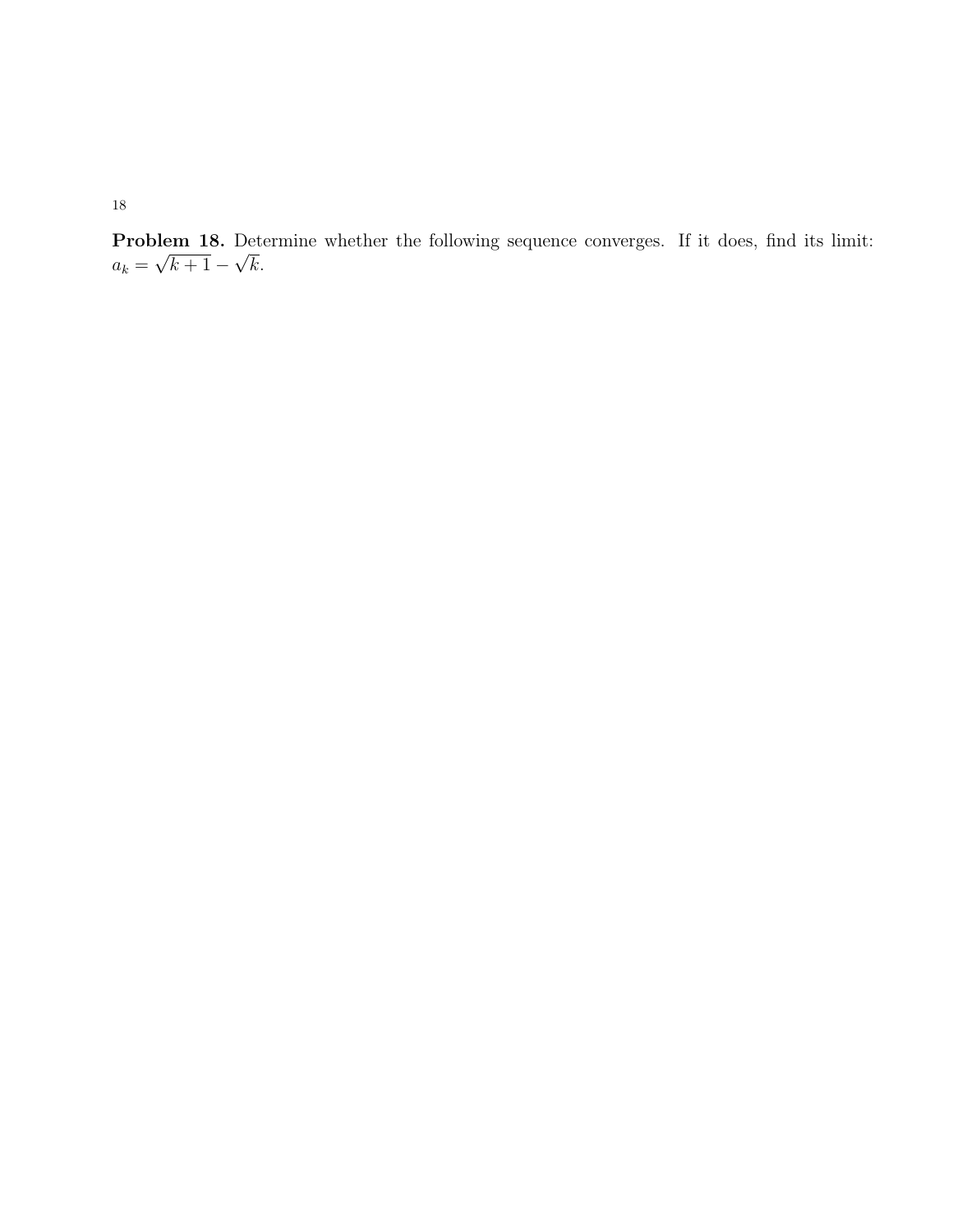Problem 19. Determine whether the following sequence converges. If it does, find its limit: { √  $\overline{2},\sqrt{2}$  $\overline{\phantom{0}}$  $\overline{\overline{2}}, \sqrt{2\sqrt{2}}$ √  $2, \ldots$  }.